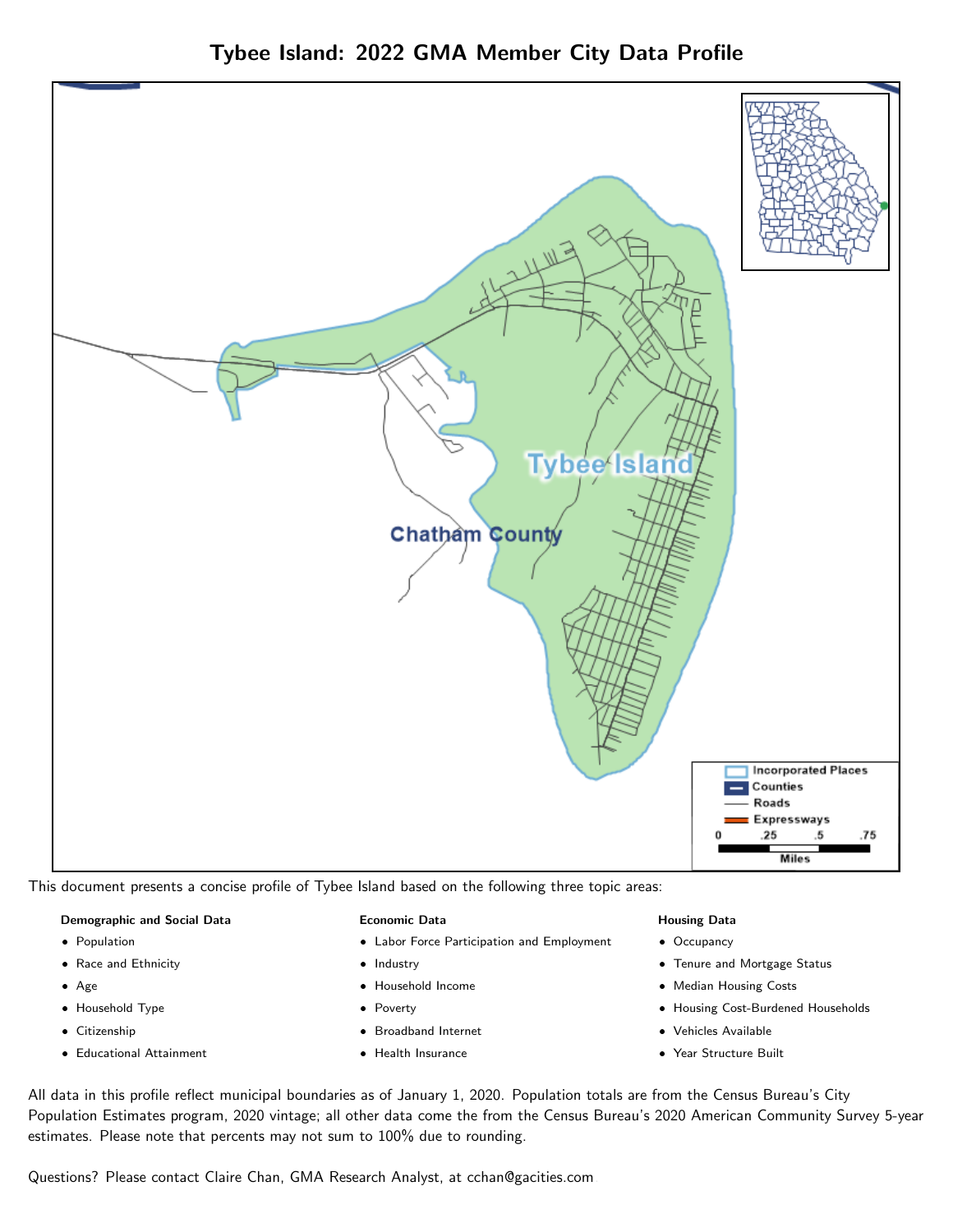# Tybee Island: Demographic and Social



0% 2% 4% 6% 8% Male **Female** 8% 6% 4% 2% 85 and over 80-84 75-79 70-74 65-69 60-64 55-59 50-54 45-49 40-44 35-39 30-34 25-29 20-24 15-19  $10-14$ 5-9 Under 5

**Citizenship** 

Age



Source: American Community Survey, 2020 5-year estimates, table B05002 Source: American Community Survey, 2020 5-year estimates, table B15002

# Race and Ethnicity



Source: U.S. Census Bureau, City Population Estimates, 2020 vintage Source: American Community Survey, 2020 5-year estimates, table B03002

# Household Type



Source: American Community Survey, 2020 5-year estimates, table B01001 Source: American Community Survey, 2020 5-year estimates, table B11001

## Educational Attainment



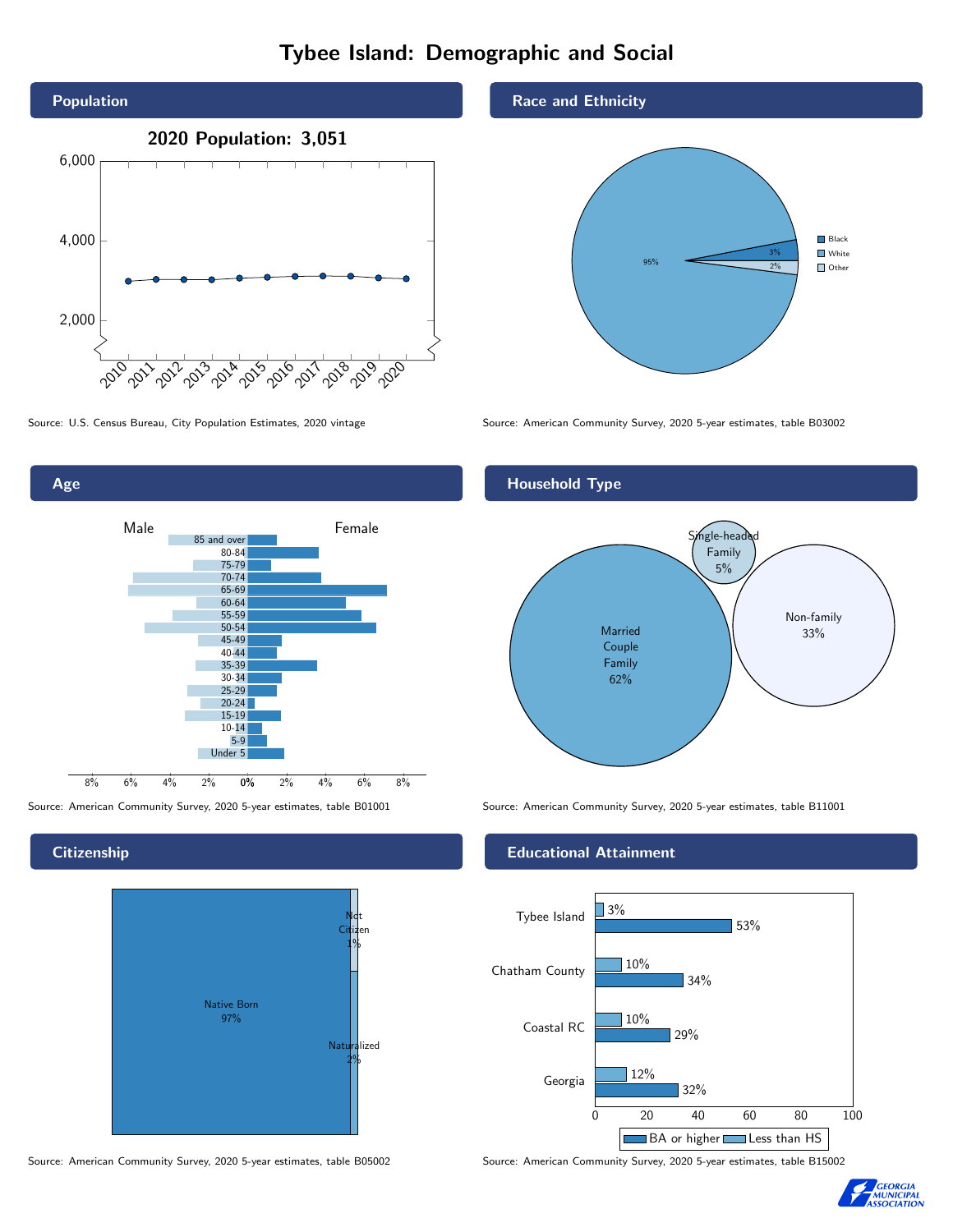# Tybee Island: Economic



Source: American Community Survey, 2020 5-year estimates, table B23001 Note: Unemployment rate is based upon the civilian labor force.

## Household Income



Source: American Community Survey, 2020 5-year estimates, tables B19013 and B19025 Source: American Community Survey, 2020 5-year estimates, table B17010



Source: American Community Survey, 2020 5-year estimates, table B28002 Source: American Community Survey, 2020 5-year estimates, table B18135

# Industry

| Agriculture, forestry, fishing and hunting, and mining      | $0\%$ |
|-------------------------------------------------------------|-------|
| Construction                                                | 7%    |
| Manufacturing                                               | 3%    |
| <b>Wholesale Trade</b>                                      | 4%    |
| Retail Trade                                                | 7%    |
| Transportation and warehousing, and utilities               | 7%    |
| Information                                                 | $2\%$ |
| Finance and insurance, real estate, rental, leasing         | 14%   |
| Professional, scientific, mgt, administrative, waste mgt    | 12%   |
| Educational services, and health care and social assistance | 24%   |
| Arts, entertainment, recreation, accommodation, food        | 14%   |
| service                                                     |       |
| Other services, except public administration                | $2\%$ |
| Public administration                                       | 4%    |

Source: American Community Survey, 2020 5-year estimates, table C24030

## **Poverty**



#### Health Insurance